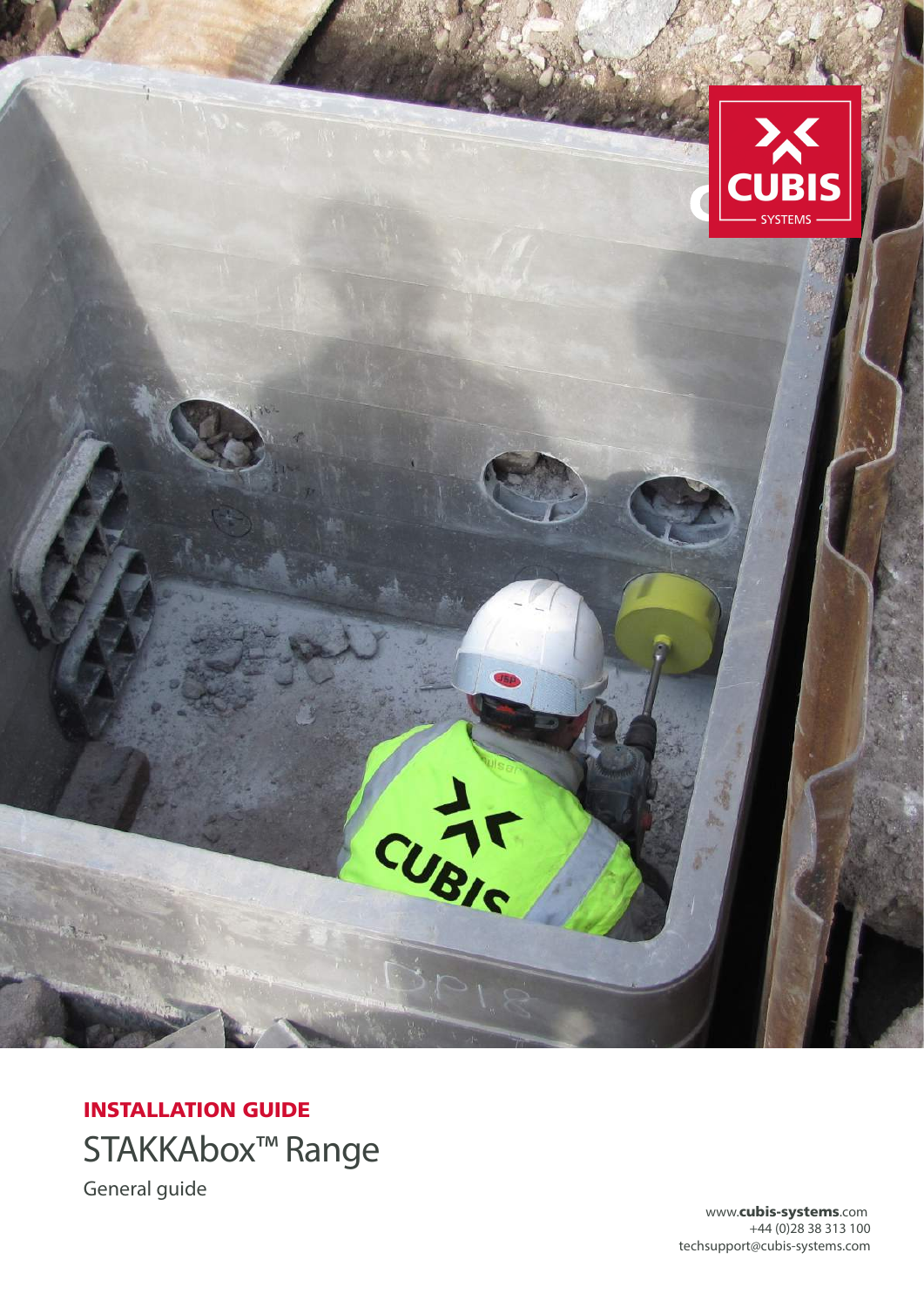

#### INTRODUCTION

This guide addresses the acceptable methods and details for installation of STAKKAbox™ Access Chambers. The purpose is to serve as a guideline, and is not intended for any specific construction project. It is understood there are alternative ways that might be required and/or recommended based on site or project conditions. CUBIS Industries reserves the right to alter these guidelines and encourages contact with the factory or its representatives to review any possible modification to these notes prior to commencing installation. CUBIS Industries makes no express or implied warranty or guarantee of the techniques, construction methods or materials identified herein.

The customer shall comply with all laws, regulations, codes and orders of any authority having jurisdiction over the customer and which relate to the customer's installation, maintenance and use of CUBIS products. If the customer's installation or use of any products contravenes any such laws, regulations, codes or orders of such authorities, the customer shall be responsible for the violations thereof and shall bear the costs, expense and damages attributable to its failure to comply with the provisions of such laws, ordinances, rules, regulations, codes or orders.

Reproduction of the material herein is not permitted without the written consent of CUBIS Industries.

# NOTES ON APPLICATION

This installation guide is for STAKKAbox chambers being installed in areas classed as Groups 1, 2, 3, or 4 in accordance with European Standard EN 124 :1994.



#### Group 1: A15 Classification

Areas which can only be used by pedestrians and pedal cyclists.



Group 3: C250 Classification Areas which when measured from the kerb edge extend a maximum of 0.5m into the carriageway and a maximum of 0.2m into the footway.

# Group 4: D400 Classification

Roadways, carriageways and areas used by fast moving vehicular traffic.

This means that CUBIS chambers can, depending on how they are installed be situated in either the footway or the road. Both situations are addressed within this document.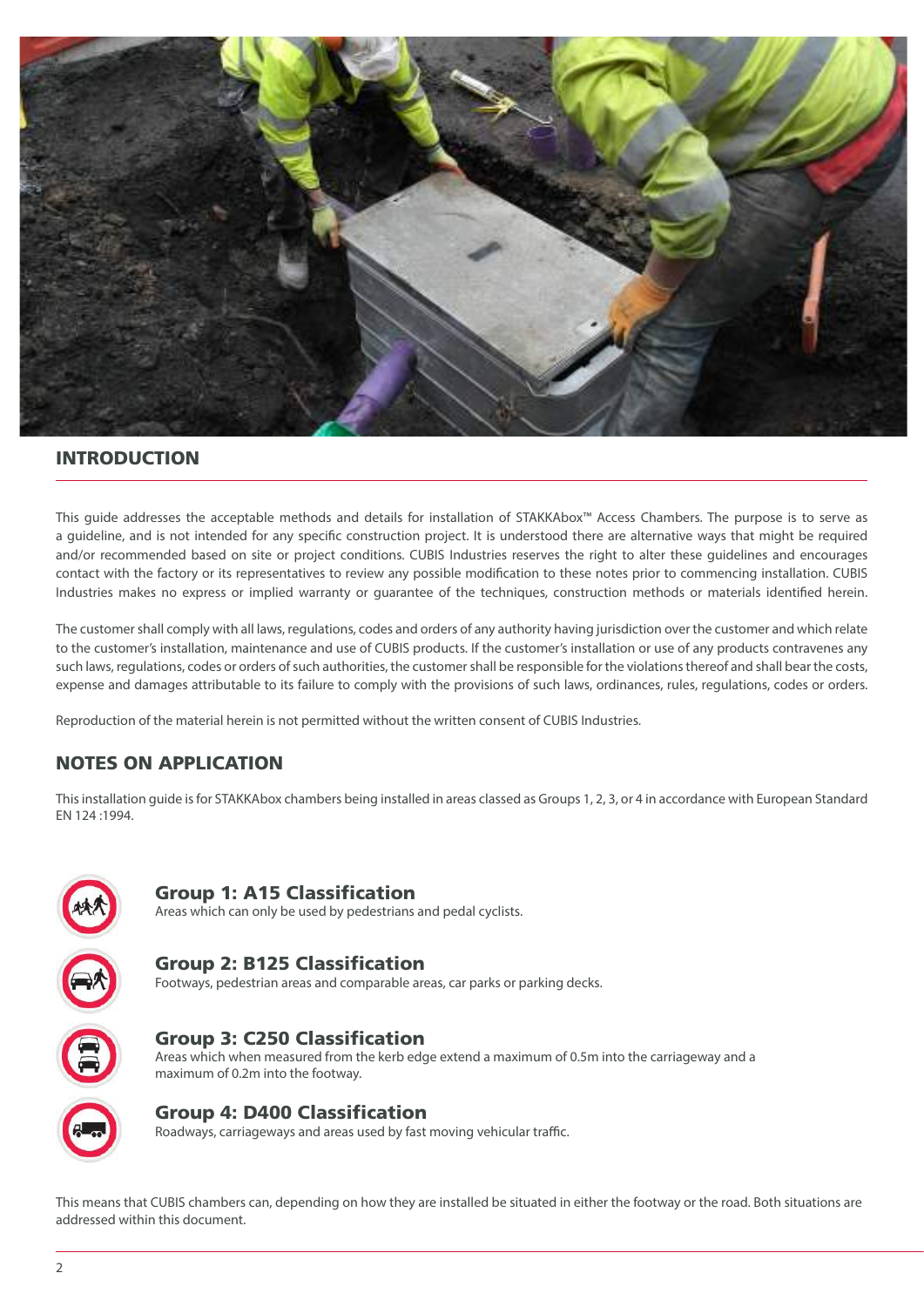In addition to the STAKKAbox™ supplied, in order to complete an installation you will need the following:

### EQUIPMENT

1. The means of excavating a hole; mechanical digger, pneumatic hammer etc. depending on the ground conditions and size of chamber

being installed.

2. Shovel or spade.

3. Means of compacting base and surrounding material.

Please refer to the "Specification for the Reinstatement of Openings in Highways - Appendix A8"

4. Builders trowel.

- 5. Straight edge/level.
- 6. Handsaw.

#### Furthermore if duct entries are to be cut on site:

- 7. Hole saw (Sized to the outside diameter of the duct to be installed).
- 8. A power drill (Compressed air, battery or 110v).
- 9. Bracing if type and size of chamber requires (See Table 1).

#### **Materials**

- 1. Base materials (See Table 1).
- 2. Backfill material (See Table 1).
- 3. Bedding mortar/resin epoxy mortar.

#### FRAME AND COVER

A frame and cover must be installed, specified to the correct loading as dictated by European standards or any other relevant authority.

CUBIS Industries manufacture a range of covers and frames engineered to work in conjunction with its chambers. Covers and frames that are not supplied by CUBIS should be agreed to be fit for purpose prior to installation as this might adversely affect the quality of the installation.

# HEALTH AND SAFETY

- In areas where the public have access, the site should be properly signed and guarded in accordance with the Safety at Street Works and Road Works code of practice (NRSWA 1991) or equivalent national standard.
- Additionally, all other safety precautions required by legislation, the customer and as specified by the contract, the Local Authorities, other landowners and the Police should be observed at all times.
- Before any excavation takes place, all necessary precautions to locate/protect buried services in the location of the chamber should be taken.

This document is a general installation guide for the following product ranges: STAKKAbox™ ULTIMA, STAKKAbox™ MODULA, STAKKAbox™ Fortress Footway, STAKKAbox™ Fortress Carriageway.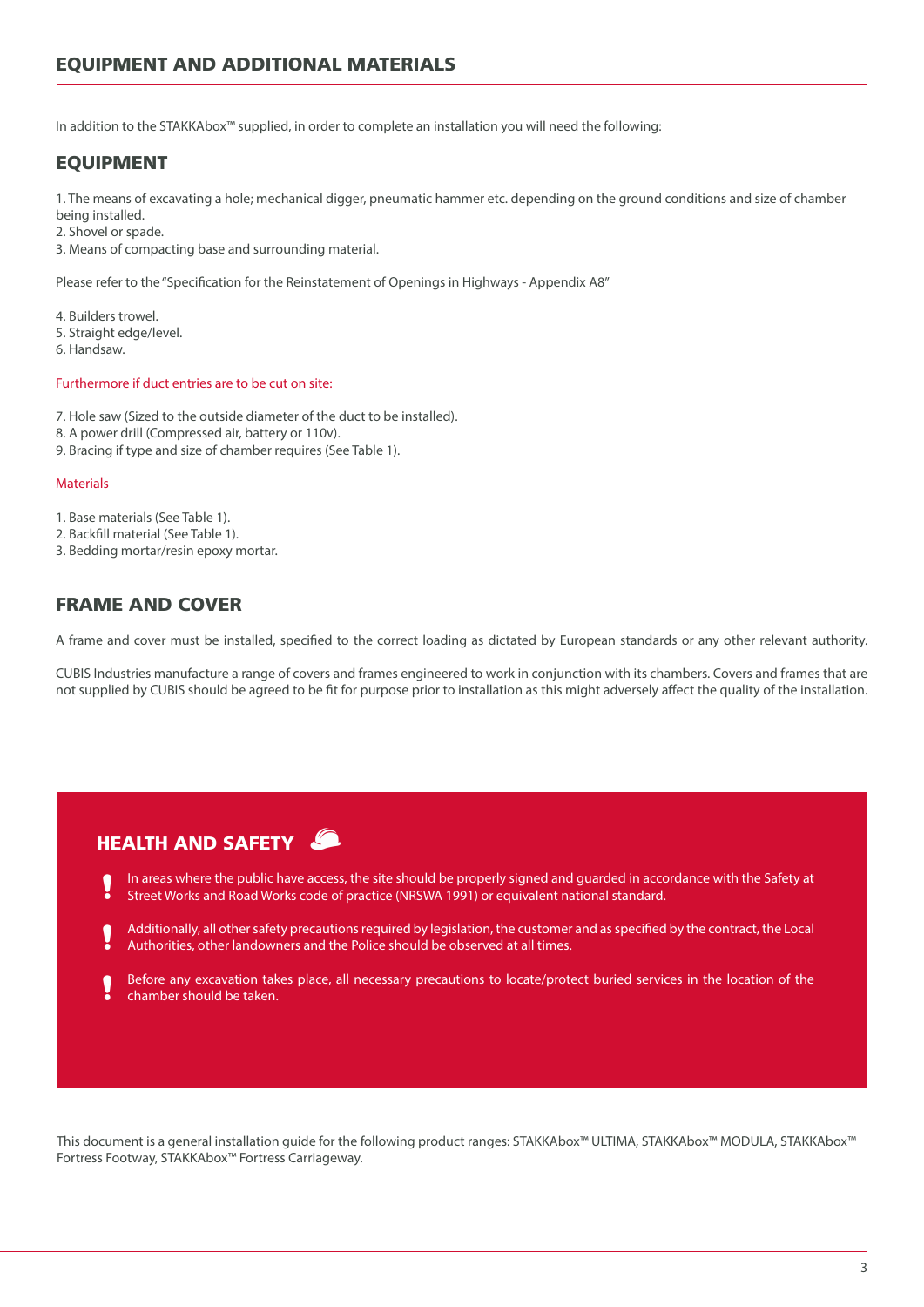### Area of Excavation

1. Mark the extremity of the excavation on the ground. Placing the bottom section of the chamber on the ground mark around it, allowing either the minimum thickness of backfill as stated in Table 1, or the width of the compaction plant, whichever is the greater.

# The Hole

2. Excavate the hole to the correct depth. The depth of the hole should measure from finished ground level minus the thickness of the frame & bedding mortar according to the level specified by the frame and cover installation, chamber depth and the required base depth (see Table 1 for base depths).



#### The Base

- **3.** Compact the bottom of the excavation using a suitable compaction device, making sure that it is level. If there are any "soft areas" these should be excavated and filled with MOT1 stone or other approved materials, compacted as per the requirements of "Specification for the Reinstatement of Openings in Highways - Appendix A8" or equivalent national standard.
- 4. Construct the base using the necessary materials.
- **4.1.** If a drain is required in the chamber it should now be installed as per the client's specification.
- 4.2. For compacted stone, level the stone with the shovel and compact as per the requirements of "Specification for the Reinstatement of Openings in Highways - Appendix A8".
- 4.3. For a concrete base, level the C40 concrete and compact as per the requirements of "Specification for the Reinstatement of Openings in Highways - Appendix A8". For bases that require reinforcing mesh the base should be constructed in 2 levels, with the mesh being placed in the middle.
- 5. The bottom ring section is now carefully positioned on the base. If the chamber system does not have a preformed base, then the ring should be gently tapped so that it beds down into the base by approximately 10mm. The correct orientation of the chamber ring is with the horizontal lip to the bottom. Check that the ring is level and at the correct depth. If a concrete base is being used, the concrete can be floated to give a smoother finish.

#### The Chamber Walls

6. The additional wall sections are then installed. Make sure that each section is properly inserted to ensure there are no gaps between them.

# Duct Entries

- 7. Chambers can either have the duct entries factory drilled or can be formed on site.
- **7.1.** For factory drilled chambers remove the duct caps as required.
- 7.2. Site formed duct entries are best created using a hole-saw and drill, if these tools are not available then the opening can be formed by using a hand saw or disc cutter to form a square hole. When the duct is fitted the gap between the cut and the duct should be filled using mortar.
- **7.3.** If using pre-formed bell mouths or chamber entry connectors these can be fitted now.
- 7.4. Insert the ducts into the holes.
- 7.5. Duct entries should not be formed in the bottom section or the top two sections without prior approval of CUBIS Industries.
- **7.6.** Duct entries should not be cut within 50mm from the corner.
- 7.7. The distance between duct entries should be a minimum of half the duct diameter from edge to edge.
- 7.8. The accumulative diameter of all of the ducts should not constitute more than 20% of the total circumference of the access chamber section.
- **7.8.1**. In the event of duct entries constituting more than 20% of the total circumference of a section, a structural C40 surround should be installed up to the uppermost duct entry section ring.

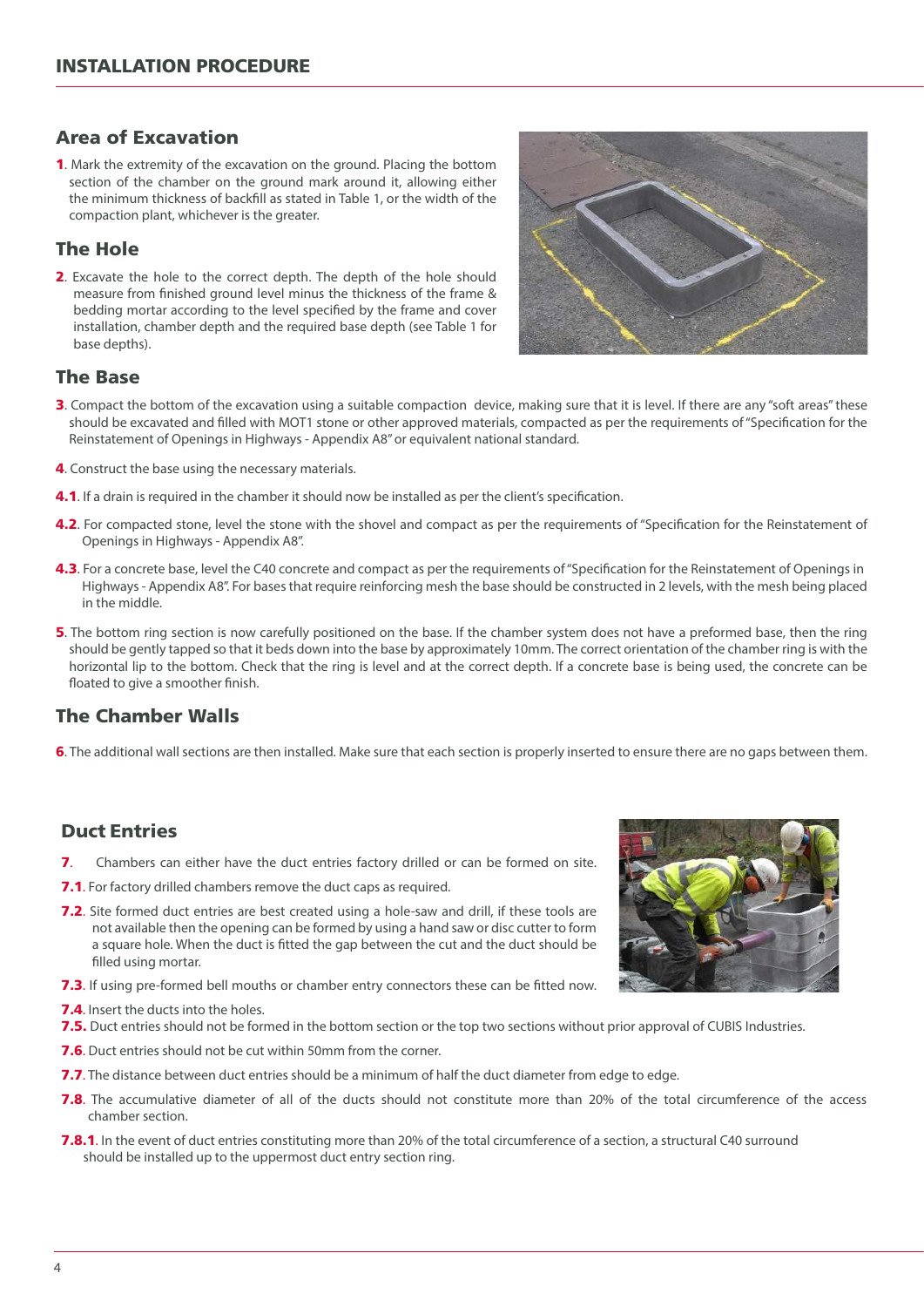## Overbuilding Existing Services

- 8. Where chambers are required to be built over existing services, STAKKAbox can easily accommodate this by either:
- 8.1. Cutting a duct entry in the appropriate ring section as previously described and then with a hand saw cutting from the bottom of the ring to make an open ended arch.
- 8.2. Alternatively, after the duct entry has been formed, the ring can be cut longitudinally and reassembled around the existing duct.
- 8.3. In both cases it is important that a complete ring is installed either side of the cut ring section.



#### Wall Furniture & Security Systems

- 9. Wall furniture can be installed at this stage if not already factory fitted.
- **9.1.** Mark the position of the furniture as required by the clients' specification on the chamber walls, drill 11mm holes and fix the furniture with the bolts supplied.
- **9.2.** If using Footway Fortress, the wall bears simple hang in the preformed slots.
- 9.3. Wall furniture and security systems can be retrofitted at a later date on most chambers. For specific details please contact CUBIS directly.



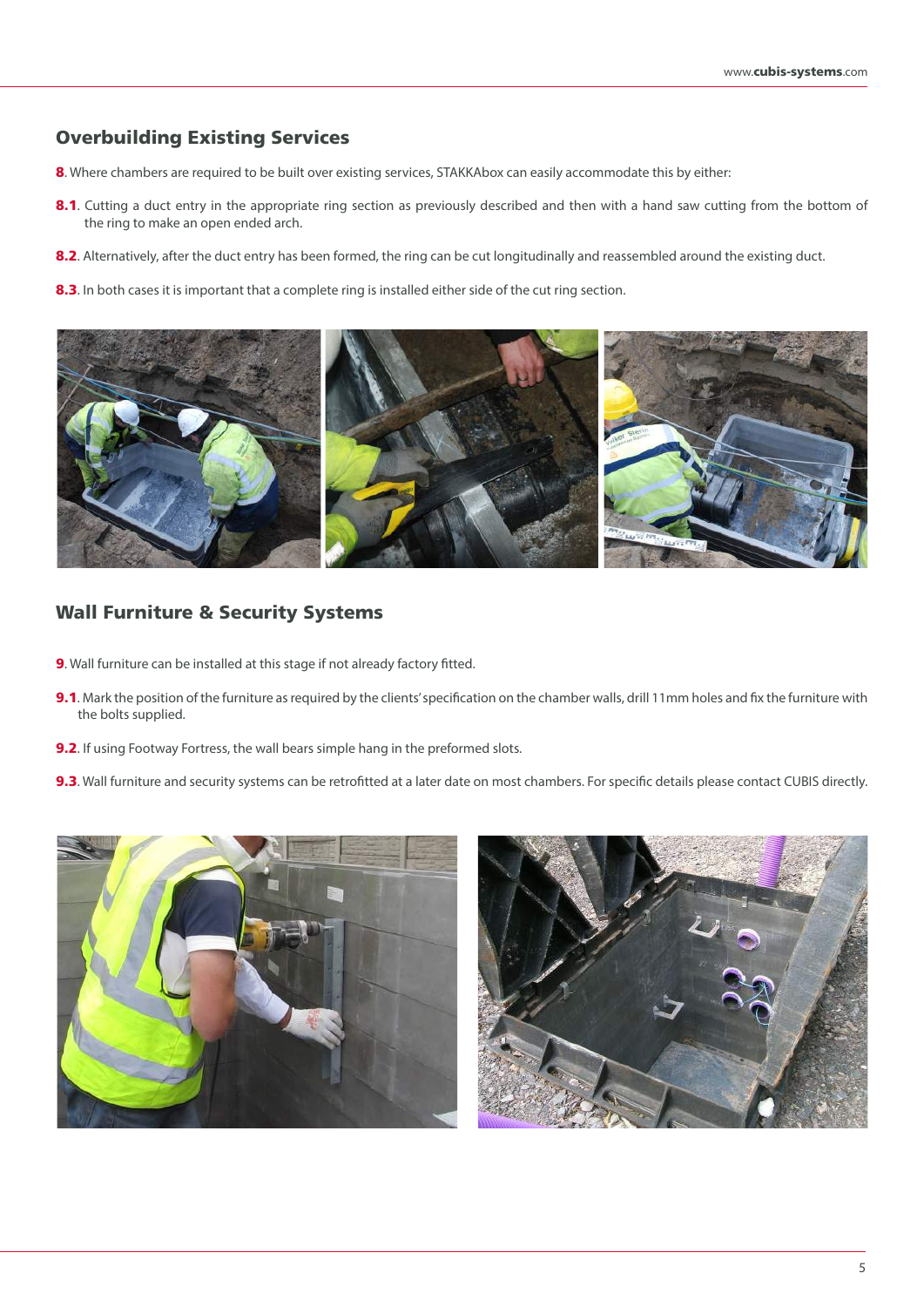#### Bracing

10. On certain chambers cross bracing is required. See Table 1 for details.

**10.1.**Make sure that the bracing is vertical and plumb and located in the correct position.

10.2. On larger chambers "Acrow" props are used as bracing. These are not supplied by CUBIS. Timber footplates should be used to disperse the loads evenly over the chamber. See Table 1 for spacing details.



## Backfilling

11. With the chamber installed to its finished depth, duct entries formed, furniture fitted and if required suitable bracing installed, the backfill surround of the chamber can now take place. Backfilling is formed in layers and should be completed to the top of the chamber, or in the case of a roadway construction to the underside of the blacktop construction. Refer to Table 1 for the recommended backfill material and required width of material.

*Refer to "Specification for the Reinstatement of Openings in Highways - Appendix A8" for the depth of layers and number of passes required for the selected material and compaction method.*

- 11.1. If timber bracing is being used, this should be raised along with the backfilling to ensure that there is adequate support for the chamber wall section that is being compacted against.
- 11.2. If Acrow props are required these can be left in position until the backfill and compaction are completed and the material has adequately cured.

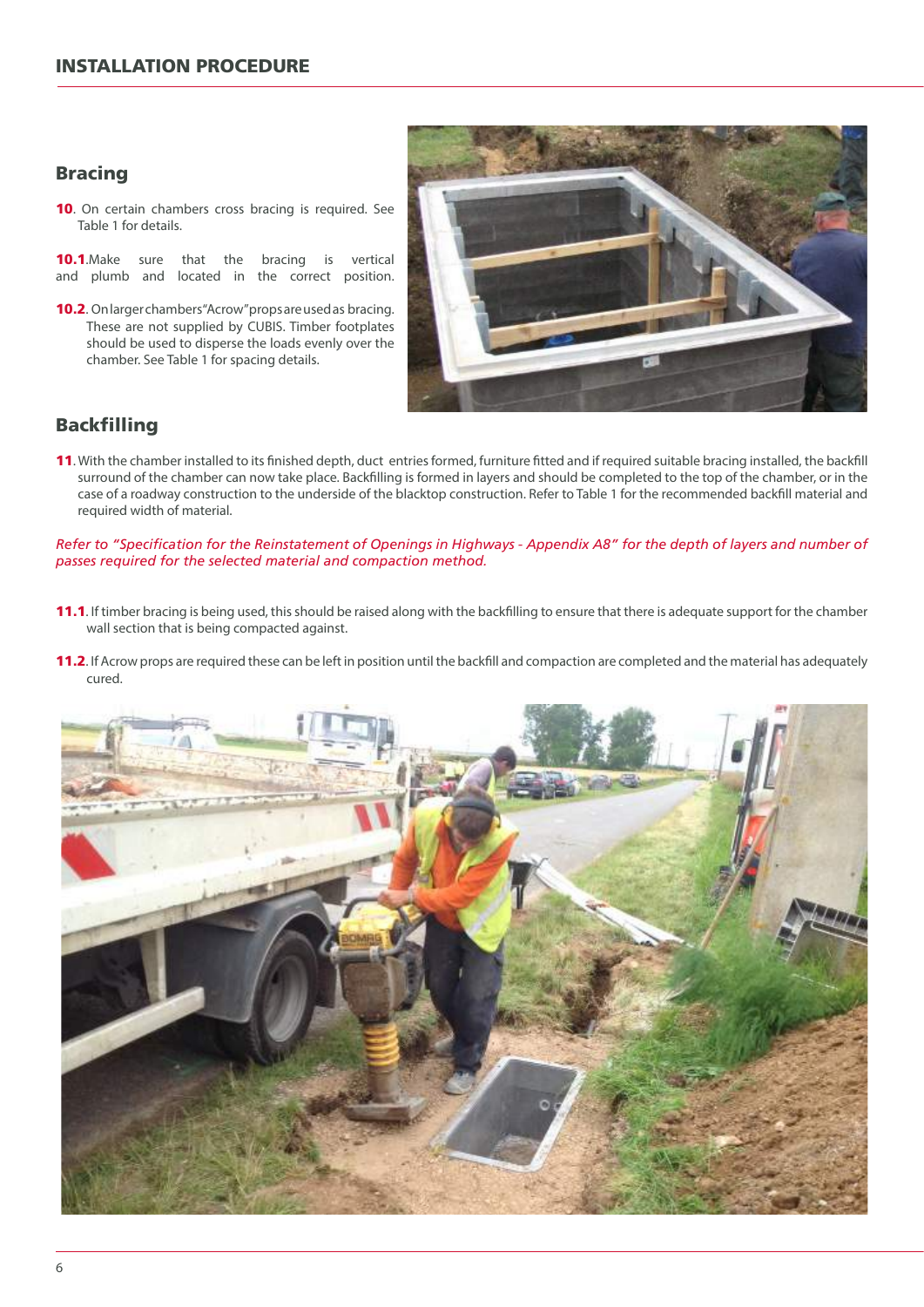# Final Adjustment

- 12. If the chamber height has been miscalculated and the levels can not be altered by adjusting the bedding of the frame, it is possible to cut the top section of the chamber horizontally to correct the level.
- 12.1. Simply mark the chamber section that requires adjustment and cut by either using a handsaw or a disc cutter.
- **12.2**. The required section can then be bedded onto the next section using the standard processes.
- **12.3**. The voids in the top section should now be filled with lean mix concrete to give a solid base for the frame to be bedded on.



#### Frame and Cover

- 13. Once the chamber is backfilled the frame and cover can be fitted.
- **13.1**. Place the frame on top of the chamber to check that there is adequate space for a mortar bed. The depth of acceptable bed can vary between client so referral to the appropriate requirements should be taken. Generally mortar beds can range from 10 to 40mm in thickness. Pack the frame to the required height using suitable approved materials and check that the frame is in a coplanar state.
- **13.2**. Remove the frame and apply the mortar bed. This should be approximately 10mm higher than required and 25mm greater than the spread of the underside of the frame.
- **13.3.** Carefully position the frame on to the mortar bed, taking care that the inside faces of the frame line up with the edges of the chamber. If using a rising frame this should happen automatically.
- **13.4.** Gently tap the frame into the mortar bed until the correct level is achieved, always checking that the frame is in a coplanar state.
- **13.5**. Remove any excess mortar that has squeezed into the chamber and trowel mortar over the exterior flanges/grout bars at a 45° angle away from the frame.
- **13.6.** After the mortar has sufficiently cured the covers can be installed. (The use of epoxy resin mortars can be used and these can have a dramatic effect at reducing curing times. Please check with client about approval before use).

#### Reinstatement

**14.** The finished surface can now be reinstated around the chamber.

#### Other Notes

15. STAKKAbox™ access chambers can be supplied as a fixed-depth unit which will require suitable lifting requirements if planned to be lifted as a single unit. Lifting eyes, frames or other arrangements can be installed in-factory to accommodate mechanical lifting.

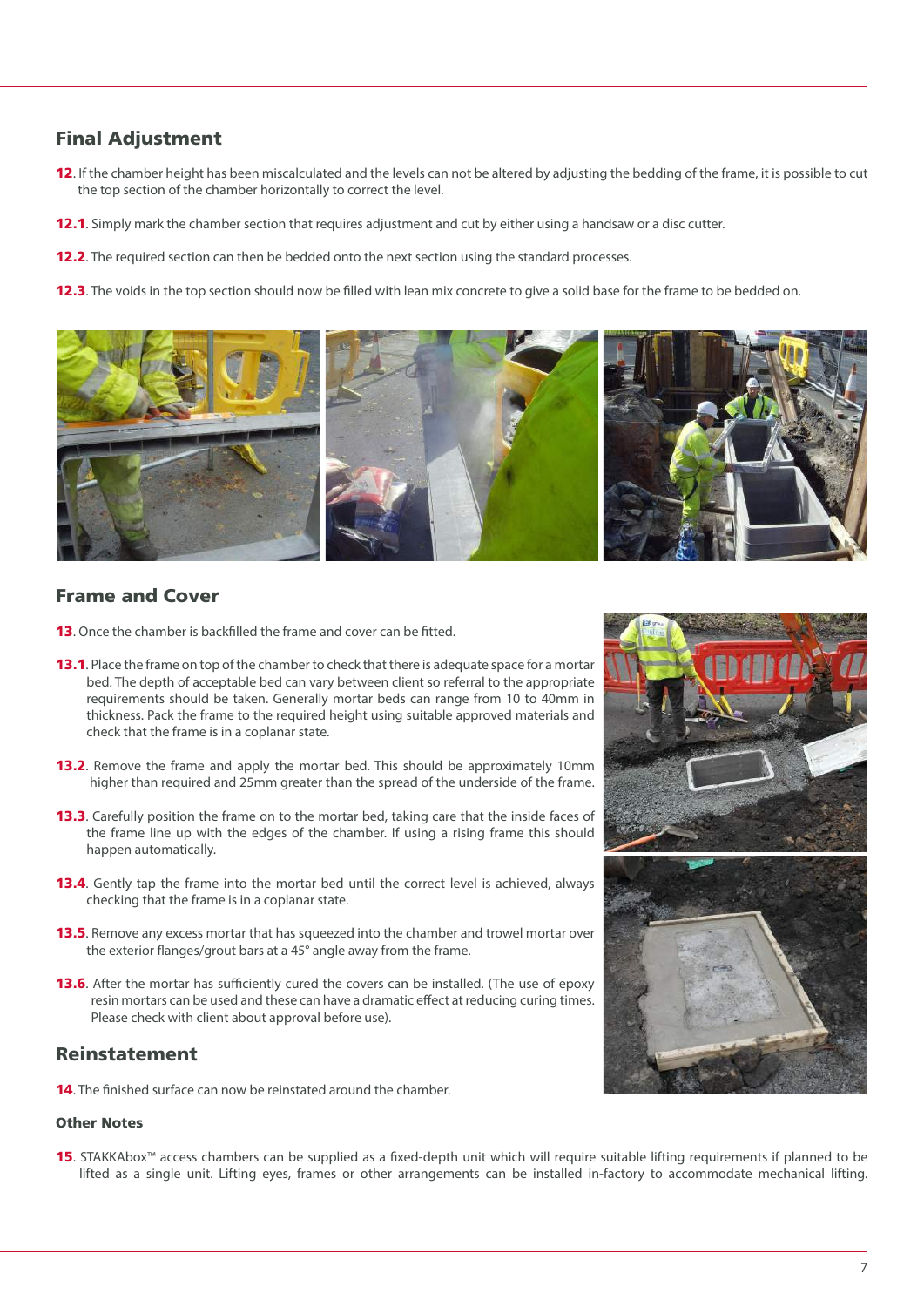Specification for the Reinstatement of Openings in Highways - Appendix A8

| Table A8.1 Compaction Requirements for Granular, Cohesive and Cement Bound Materials |                |                                                       |           |                                                                                               |       |                                                      |           |
|--------------------------------------------------------------------------------------|----------------|-------------------------------------------------------|-----------|-----------------------------------------------------------------------------------------------|-------|------------------------------------------------------|-----------|
| Compaction Plant and -                                                               |                | Cohesive Material (less than 20%<br>granular content) |           | <b>Granular Material</b><br>(20% or more granular content<br>including cement bound material) |       |                                                      |           |
| <b>Weight Category</b>                                                               |                | Minimum Passes/Lift<br>for compacted thickness up to  |           |                                                                                               |       | Minimum Passes/Lift<br>for compacted thickness up to |           |
|                                                                                      | 100mm          | <b>150mm</b>                                          | 200mm     |                                                                                               | 100mm | 150mm                                                | 200mm     |
| Vibrotamper                                                                          |                |                                                       |           |                                                                                               |       |                                                      |           |
| 50 kg minimum                                                                        | 4              | 8#                                                    | <b>NP</b> | 4                                                                                             |       | 8                                                    | <b>NP</b> |
| <b>Vibrating Roller</b>                                                              |                |                                                       |           |                                                                                               |       |                                                      |           |
| <b>Single Drum</b>                                                                   |                |                                                       |           |                                                                                               |       |                                                      |           |
| 1000-2000 kg/m                                                                       | 8              | <b>NP</b>                                             | <b>NP</b> | 6<br><b>NP</b><br><b>NP</b>                                                                   |       |                                                      |           |
| 2000-3500 kg/m                                                                       | 3              | 6                                                     | <b>NP</b> | 3                                                                                             |       | 5                                                    | 7         |
| Over 3500 kg/m                                                                       | 3              | 4                                                     | 6#        | 3                                                                                             |       | 4                                                    | 6         |
| <b>Twin Drum</b>                                                                     |                |                                                       |           |                                                                                               |       |                                                      |           |
| 600-1000 kg/m                                                                        | <b>NP</b>      | <b>NP</b>                                             | <b>NP</b> | 6                                                                                             |       | <b>NP</b>                                            | <b>NP</b> |
| 1000-2000 kg/m                                                                       | $\overline{4}$ | 8                                                     | <b>NP</b> | 3                                                                                             |       | 6                                                    | <b>NP</b> |
| Over 2000 kg/m                                                                       | $\overline{2}$ | 3                                                     | 5#        | $\overline{2}$                                                                                |       | 3                                                    | 4         |
| <b>Vibrating Plate</b>                                                               |                |                                                       |           |                                                                                               |       |                                                      |           |
| 1400-1800 kg/m <sup>2</sup>                                                          | <b>NP</b>      | <b>NP</b>                                             | <b>NP</b> | 5                                                                                             |       | <b>NP</b>                                            | <b>NP</b> |
| Over 1800 kg/m <sup>2</sup>                                                          | 3              | 6                                                     | <b>NP</b> | 3                                                                                             |       | 5                                                    | 7         |

Alternative Compaction Plant for Areas of Restricted Access (including small excavations and trenches less than 200 mm width) **Minimum of 6 compaction passes Maximum of 100mm compacted lift thickness Vibrotamper** 25kg minimum **Percussive Rammer** 10kg minimum

Notes:

1 NP = Not Permitted

2 # = Not permitted on wholly cohesive material i.e. clay and/or silt with no particles > 75 micron (μm)

3 Single drum vibrating rollers are vibrating rollers providing vibration on only one drum

4 Twin drum vibrating rollers are vibrating rollers providing vibration on two separate drums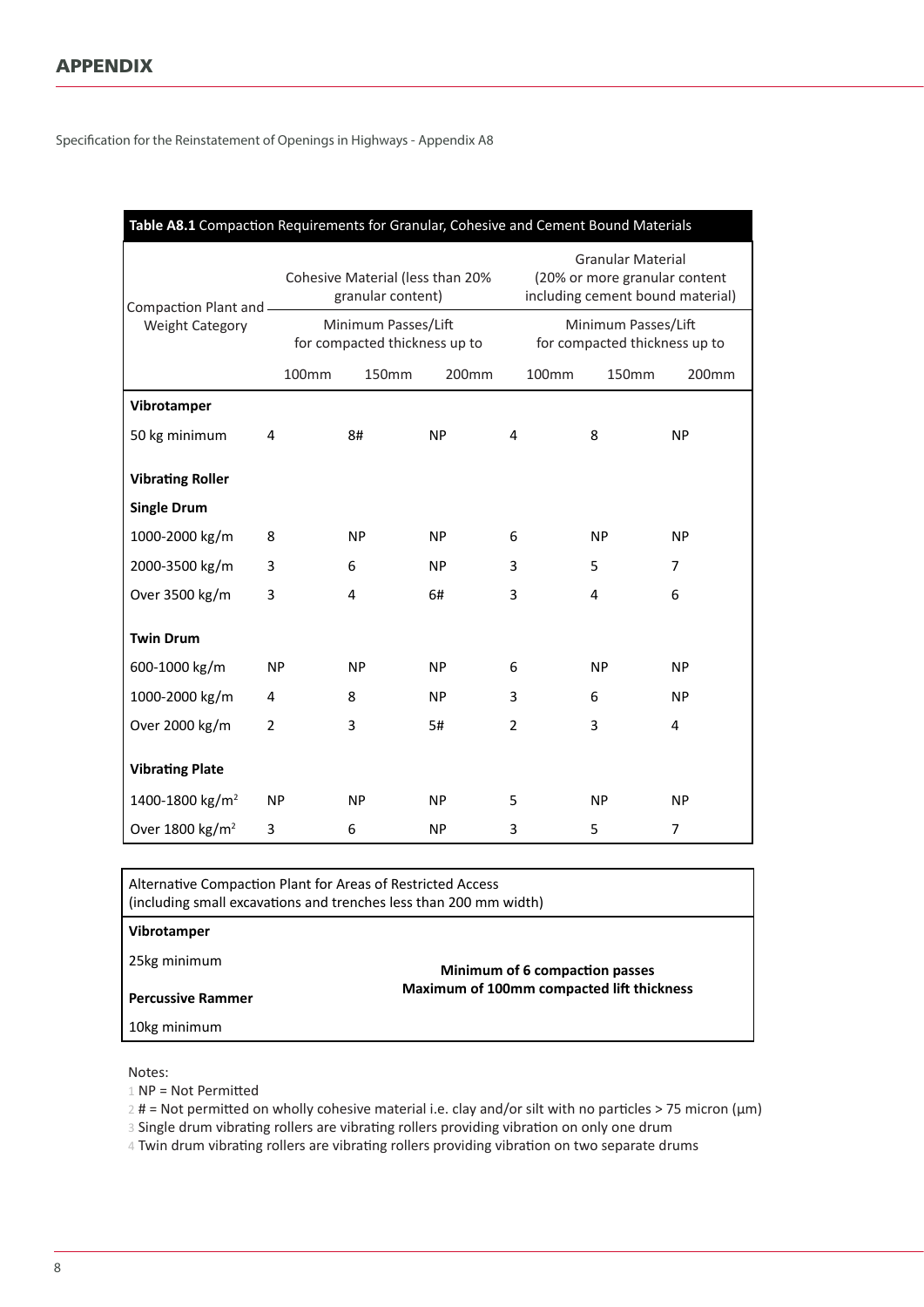| Product          | EN 124<br>Group          | Recommended<br>minimum Cover<br>$Class^*$ | <b>Maximum</b><br>Chamber<br>Depth<br>(mm | <b>Excavation Footprint</b>                                                                      | <b>Base Material</b>                                                                     | <b>Bracing</b>                                                                               | Backfill                                                                                                                                                                                                   | <b>Additional Information.</b>                                                                      |
|------------------|--------------------------|-------------------------------------------|-------------------------------------------|--------------------------------------------------------------------------------------------------|------------------------------------------------------------------------------------------|----------------------------------------------------------------------------------------------|------------------------------------------------------------------------------------------------------------------------------------------------------------------------------------------------------------|-----------------------------------------------------------------------------------------------------|
|                  | $\overline{\phantom{a}}$ | A15                                       | 1200                                      | 100mm or width of compacting equipment                                                           | 50mm of compacted stone (MOT1)                                                           |                                                                                              | Compacted MOT1 stone, or as dug material if of a granular type.                                                                                                                                            | granular backfill. Final adjustment is<br>Hydrant Sections require only a                           |
| Modula (Sidewall | $\sim$                   | B <sub>125</sub>                          | 1200                                      | hent<br>100mm or width of compacting equipm                                                      | 100mm of compacted stone (MOT1)                                                          | chambers with side wall<br>Bracing required on                                               | Compacted MOT1 stone or lean mix concrete.                                                                                                                                                                 | available. Split base/dog kennel<br>not necessary, 25mm sections                                    |
| upto 1200mm)     | $\infty$                 | C <sub>250</sub>                          | 1200                                      | 150mm or width of compacting equipment                                                           | 150mm of lean mix concrete (C40)                                                         | lengths greater than<br>600mm.                                                               | Minimum 150mm C40 concrete                                                                                                                                                                                 | TSSL base section do not require to<br>arrangment around infrastructure.                            |
|                  | 4                        | D400                                      | 2000                                      | lent<br>200mm or width of compacting equipm                                                      | 150mm of lean mix concrete (C40)<br>reinforced with A393 mesh.                           |                                                                                              | Minimum 200mm C40 concrete                                                                                                                                                                                 | be concreted, minimum depth of<br>450mm upto 900mm                                                  |
|                  | $\overline{\phantom{0}}$ | A15                                       | 1200                                      | hent<br>100mm or width of compacting equipm                                                      | 50mm of compacted stone (MOT1)                                                           |                                                                                              | Minimum 100mm C40 concrete                                                                                                                                                                                 |                                                                                                     |
| Modula (Sidewall | $\scriptstyle\sim$       | B125                                      | 1200                                      | lent<br>100mm or width of compacting equipm                                                      | 100mm of compacted stone (MOT1)                                                          | Double bracing, equally                                                                      |                                                                                                                                                                                                            |                                                                                                     |
| greater 1200mm)  | $\infty$                 | C250                                      | 1200                                      | lent<br>150mm or width of compacting equipm                                                      | 150mm of lean mix concrete (C40)                                                         | spaced                                                                                       | Minimum 150mm C40 concrete                                                                                                                                                                                 |                                                                                                     |
|                  | 4                        | D400                                      | 2000                                      | lent<br>200mm or width of compacting equipm                                                      | 150mm of lean mix concrete (C40),<br>reinforced with A393 mesh                           |                                                                                              | Minimum 200mm C40 concrete                                                                                                                                                                                 |                                                                                                     |
|                  | ٣                        | A15                                       | 2400                                      | lent<br>150mm or width of compacting equipm                                                      | 50mm of compacted stone (MOT1)                                                           | >1200mm single central                                                                       | Sidewall length < 1500mm As dug if granular is ok, otherwise compacted MOT1 stone.<br>Sidewall length between 1500 and 2500mm compacted MOT1 stone.<br>Sidewall length > 2500mm minimum 150mm C40 Concrete |                                                                                                     |
|                  | $\sim$                   | B125                                      | 2400                                      | lent<br>150mm or width of compacting equipm                                                      | 100mm of compacted stone (MOT1)                                                          | bracing, required in both<br>directions.                                                     | Sidewall length < 2500mm compacted MOT1 stone<br>Sidewall length > 2500mm minimum 150mm C40 concrete                                                                                                       | French Telecom<br><b>SNCF</b>                                                                       |
| Ultima           | S                        | C <sub>250</sub>                          | 2400                                      | ent<br>150mm or width of compacting equipm                                                       | 150mm of lean mix concrete (C40)                                                         | ≥1800mm double<br>bracing at equal<br>spacing.                                               | Sidewall length < 2500mm compacted MOT1 stone<br>Sidewall length > 2500mm minimum 150mm C40 concrete                                                                                                       | approved, total system available from<br>sump base, bracketry and cover.<br>Motorway Communications |
|                  | $\overline{ }$           | D400                                      | 2400                                      | tent<br>200mm or width of compacting equipm                                                      | 150mm of lean mix concrete (C40),<br>reinforced with A393 mesh.                          | orizontally and vertically<br>600mm spacing using<br>≥2500mm bracing at<br>acrow props, both | Minimum 200mm C40 concrete                                                                                                                                                                                 |                                                                                                     |
|                  | Б                        | E600                                      | 2400                                      | lent<br>200mm or width of compacting equipm                                                      | reinforced with 2 layers A393 mesh<br>250mm of lean mix concrete (C40)<br>equally spaced |                                                                                              | Minimum 250mm C40 concrete                                                                                                                                                                                 |                                                                                                     |
|                  | $\leftarrow$             | A15                                       | 1200                                      | lent<br>100mm or width of compacting equipm                                                      | 50mm of compacted stone (MOT1)                                                           | chambers with side wall<br>Bracing required on                                               | Compacted MOT1 stone, or as dug material if of a granular type.                                                                                                                                            |                                                                                                     |
|                  | $\sim$                   | B125                                      | 1200                                      | ent<br>100mm or width of compacting equipm                                                       | 100mm of compacted stone (MOT1)                                                          | chambers with side wall<br>Bracing required on<br>lengths greater than<br>600mm              | Compacted MOT1 stone or lean mix concrete.                                                                                                                                                                 |                                                                                                     |
| Footway Fortress | c                        | C250                                      | 1200                                      | hent<br>150mm or width of compacting equipm                                                      | 150mm of lean mix concrete (C40)                                                         | chambers with side wall<br>Bracing required on<br>lengths greater than<br>600mm              | Minimum 150mm C40 concrete                                                                                                                                                                                 |                                                                                                     |
|                  | 4                        | D400                                      | 2000                                      | 200mm or width of compacting equipment                                                           | 150mm of lean mix concrete (C40),<br>reinforced with A393 mesh.                          | chambers with side wall<br>Bracing required on<br>lengths greater than<br>600mm.             | Minimum 200mm C40 concrete                                                                                                                                                                                 |                                                                                                     |
|                  | $\overline{\phantom{m}}$ | A15                                       | 2000                                      | 100mm or width of compacting equipment                                                           | 50mm of compacted stone (MOT1)                                                           | No requirement for<br>bracing.                                                               | Compacted MOT1 stone                                                                                                                                                                                       |                                                                                                     |
| Carriageway      | $\scriptstyle\sim$       | B125                                      | 2000                                      | hent<br>100mm or width of compacting equipm                                                      | 100mm of compacted stone (MOT1)                                                          | No requirement for<br>bracing.                                                               | Compacted MOT1 stone or in areas where additional stability is required lean mix<br>concrete can be used                                                                                                   |                                                                                                     |
| Fortress         | $\infty$                 | C <sub>250</sub>                          | 2000                                      | 150mm or width of compacting equipment                                                           | 150mm of lean mix concrete (C40)                                                         | No requirement for<br>bracing.                                                               | Minimum 150mm C40 concrete                                                                                                                                                                                 |                                                                                                     |
|                  | 4                        | D400                                      | 2000                                      | 200mm or width of compacting equipment                                                           | 150mm of lean mix concrete (C40),<br>reinforced with A393 mesh                           | No requirement for                                                                           | Minimum 200mm C40 concrete                                                                                                                                                                                 |                                                                                                     |
|                  |                          |                                           |                                           | "Cover Class, refers to recommended minimum frame & cover for EM124 Group, backfill requirements | are as per EN124 Group, see diagram xxx for reference                                    |                                                                                              |                                                                                                                                                                                                            |                                                                                                     |

TABLE 1

It is key to note that the chamber backfill conditions relate to where the chamber is installed (EN124 Group).

I it is key to note that the chamber backfill conditions relate to where the chamber is installed (EN124 Group).

 $\begin{array}{c} 1 \\ 1 \\ 1 \end{array}$ 

 $\overline{\phantom{a}}$ 

 $\overline{1}$ 

 $\overline{1}$ 

 $\overline{\phantom{a}}$ 

 $\overline{1}$ 

 $\overline{\phantom{a}}$ 

 $\overline{1}$ 

 $\begin{array}{c} \begin{array}{c} \hline \end{array} \end{array}$ 

 $\overline{1}$ 

 $\overline{\phantom{a}}$ 

 $\overline{1}$  $\overline{1}$ 

 $\overline{1}$ 

 $\overline{1}$  $\begin{array}{c} \hline \end{array}$ 

 $\overline{1}$ 

 $\overline{\phantom{a}}$ 

 $\frac{1}{1}$ 

Ï  $\overline{1}$ 

 $\overline{1}$  $\overline{1}$ 

Ï

 $\overline{\phantom{a}}$ Ï  $\overline{1}$  $\begin{array}{c} \rule{0pt}{2.5ex} \rule{0pt}{2.5ex} \rule{0pt}{2.5ex} \rule{0pt}{2.5ex} \rule{0pt}{2.5ex} \rule{0pt}{2.5ex} \rule{0pt}{2.5ex} \rule{0pt}{2.5ex} \rule{0pt}{2.5ex} \rule{0pt}{2.5ex} \rule{0pt}{2.5ex} \rule{0pt}{2.5ex} \rule{0pt}{2.5ex} \rule{0pt}{2.5ex} \rule{0pt}{2.5ex} \rule{0pt}{2.5ex} \rule{0pt}{2.5ex} \rule{0pt}{2.5ex} \rule{0pt}{2.5ex} \rule{0$ 

 $\overline{1}$  $\overline{1}$  $\overline{1}$ 

Ĺ,

**Example** - If an ULTIMA Chamber 1310 x 850 x 1050 deep is to be installed in the footpath (Group 2) but with a D400 Ductile iron frame and cover. This should be installed as a group 2 Chamber i.e. base - 100mm

**Example** - If an ULTIMA Chamber 1310 x 850 x 1050 deep is to be installed in the footpath (Group 2) but<br>with a D400 Ductile iron frame and cover. This should be installed as a group 2 Chamber i.e. base - 100mm

compacted MOT TYPE 1, backfill - 150mm compacted MOT Type1.

compacted MOT TYPE 1, backfill - 150mm compacted MOT Type1.

F  $\begin{array}{c} \hline \end{array}$ 

 $\overline{1}$  $\overline{1}$ 

Ï

 $\overline{1}$ 

 $\overline{1}$ 

 $\overline{\phantom{a}}$ 

 $\overline{1}$ 

 $\overline{\phantom{a}}$ 

 $\overline{1}$ 

 $\overline{\phantom{a}}$ 

 $\overline{1}$  $\overline{1}$ 

 $\overline{1}$ 

 $\frac{1}{1}$ 

 $\frac{1}{1}$ 

 $\overline{1}$ 

 $\overline{1}$ 

 $\frac{1}{1}$ 

 $\overline{1}$ 

 $\begin{array}{c} 1 \\ 1 \\ 1 \end{array}$ 

 $\overline{1}$ 

 $\begin{array}{c} 1 \\ 1 \\ 1 \end{array}$ 

 $\begin{array}{c} 1 \\ 1 \\ 1 \\ 1 \end{array}$ 

L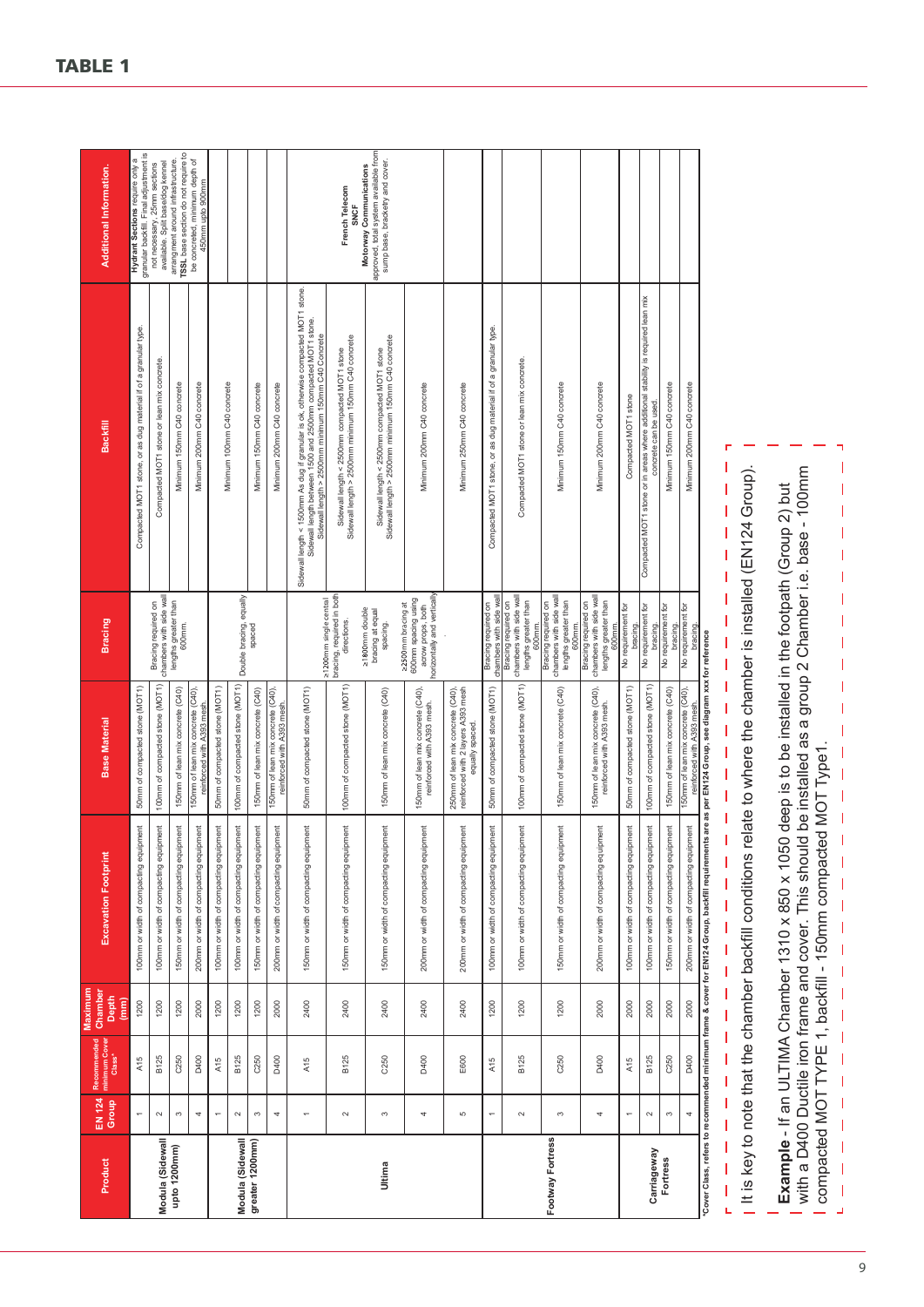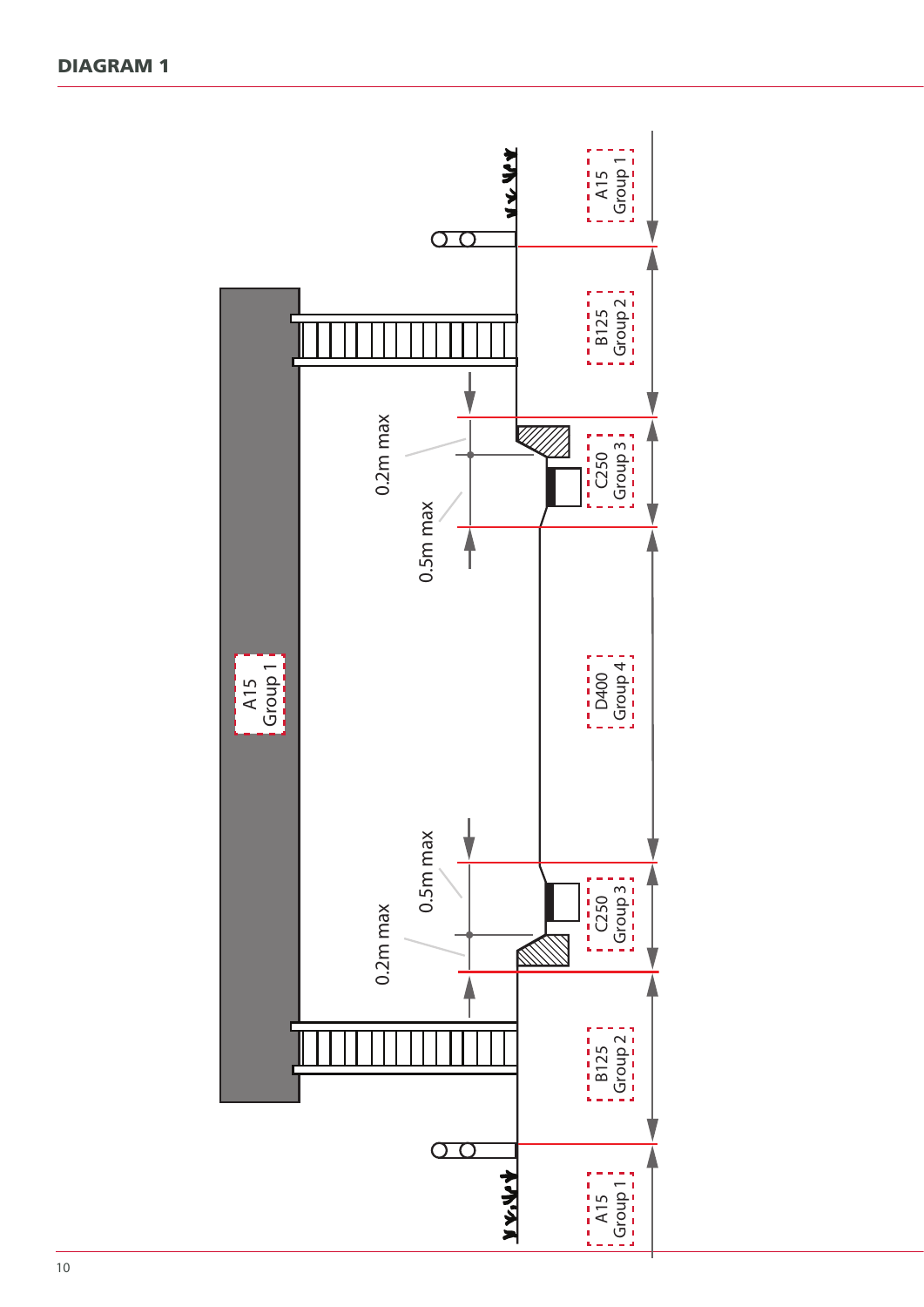

Typical detail of a hard shoulder showing the location of some installation groups. Typical detail of a hard shoulder showing the location of some installation groups.